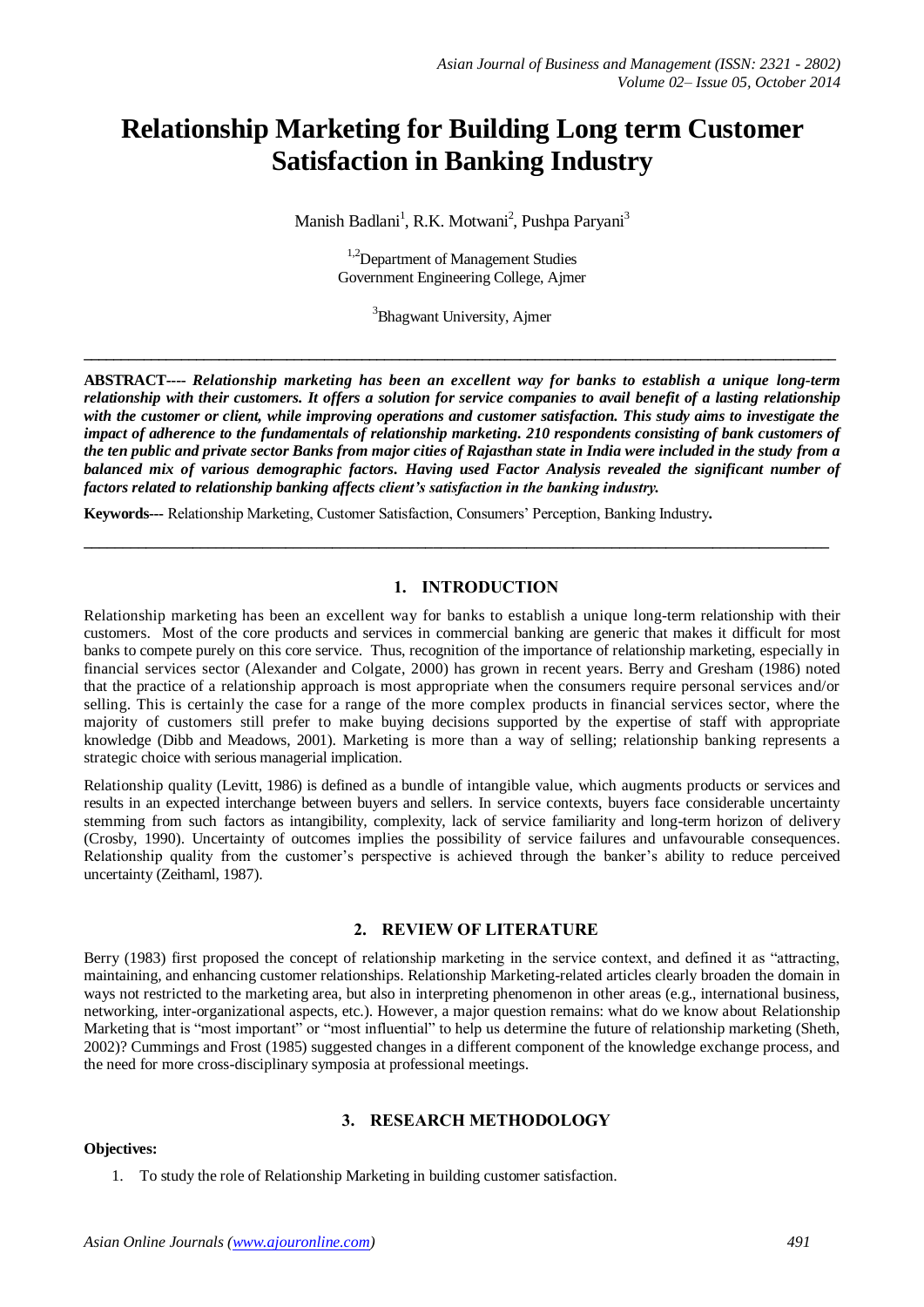2. To study customer specific factors which are important in service quality perception.

#### **Hypotheses:**

- 1. Relationship Marketing has no role in increasing Customer Satisfaction  $(H_01)$
- 2. Customer specific factors does not impact the general perception of quality  $(H<sub>0</sub>2)$

# **Population, Sample Size and Sampling Technique:**

The questionnaire was administered through mail and in person to 300 respondents. The researcher got reply from 210 respondents (70%). Respondents included were from a balanced mix of various demographic factors (age, gender, marital status, education levels, and employment status and income group). The respondents consisted of bank customers of the ten public and private sector Banks from major cities of Rajasthan state in India. The data was collected by using the convenience sampling technique. Statements related to service quality dimensions were based on past literature. The respondents were asked to rate each statement on the Likert Scale (1= Highly Dissatisfied, 2=Dissatisfied, 3=Neither Satisfied/Dissatisfied, 4=Satisfied, 5=Highly Satisfied). In our study, we utilized a recently-developed measure of service quality: SERVQUAL. The SERVQUAL model was developed by Parasuraman, Zeithaml, and Berry (Gounaris, 2005). Summarizing and rearranging the data several interrelated procedures are performed during the data analysis stage (Zikmund 2000). Statistical tools of Microsoft Excel and SPSS are used for data input and analysis. The statistics results were presented in tabular form with detail description.

#### **4. FINDINGS**

#### **Factor Analysis**

The purpose of using the factor analysis in this context is to identify and analyze the important factors on the quality of service in the Banking Industry. In the present study Factor Analysis exhibits the rotated factor loading for the statements (Variables) of Quality of Service rendered by Banking Institutions in India. It is clear from Table - 1 that all the 31 statements have been extracted into three critical factors namely Problem Redressal (F1), Behavioral Response (F2), and Relationship Marketing (F3).

|       |                               |                |                            |                               |                                                            | <b>Total Variance Explained</b> |                               |                                                                 |              |                               |
|-------|-------------------------------|----------------|----------------------------|-------------------------------|------------------------------------------------------------|---------------------------------|-------------------------------|-----------------------------------------------------------------|--------------|-------------------------------|
| S.No. | <b>FACTORS</b>                |                | <b>Initial Eigenvalues</b> |                               | <b>Extraction</b><br>Sums of<br><b>Squared</b><br>Loadings |                                 |                               | <b>Rotation</b><br>Sums of<br><b>Squared</b><br><b>Loadings</b> |              |                               |
|       |                               |                | <b>Total</b>               | $%$ of<br><b>Varian</b><br>ce | <b>Cumulati</b><br>ve %                                    | <b>Total</b>                    | $%$ of<br><b>Varianc</b><br>e | <b>Cumulati</b><br>ve %                                         | <b>Total</b> | $%$ of<br><b>Varianc</b><br>e |
| 1     | Problem<br>Redressal          | F <sub>1</sub> | 1.420                      | 4.579                         | 57.308                                                     | 1.420                           | 4.579                         | 57.308                                                          | 2.009        | 6.480                         |
| 2     | <b>Behavioral</b><br>Response | F2             | 1.279                      | 4.125                         | 61.433                                                     | 1.279                           | 4.125                         | 61.433                                                          | 1.992        | 6.426                         |
| 3     | Relationship<br>Marketing     | F <sub>3</sub> | 1.242                      | 4.005                         | 65.438                                                     | 1.242                           | 4.005                         | 65.438                                                          | 1.880        | 6.066                         |

| Table - I |                                 |  |  |
|-----------|---------------------------------|--|--|
|           | <b>Total Variance Explained</b> |  |  |

**Table - 1**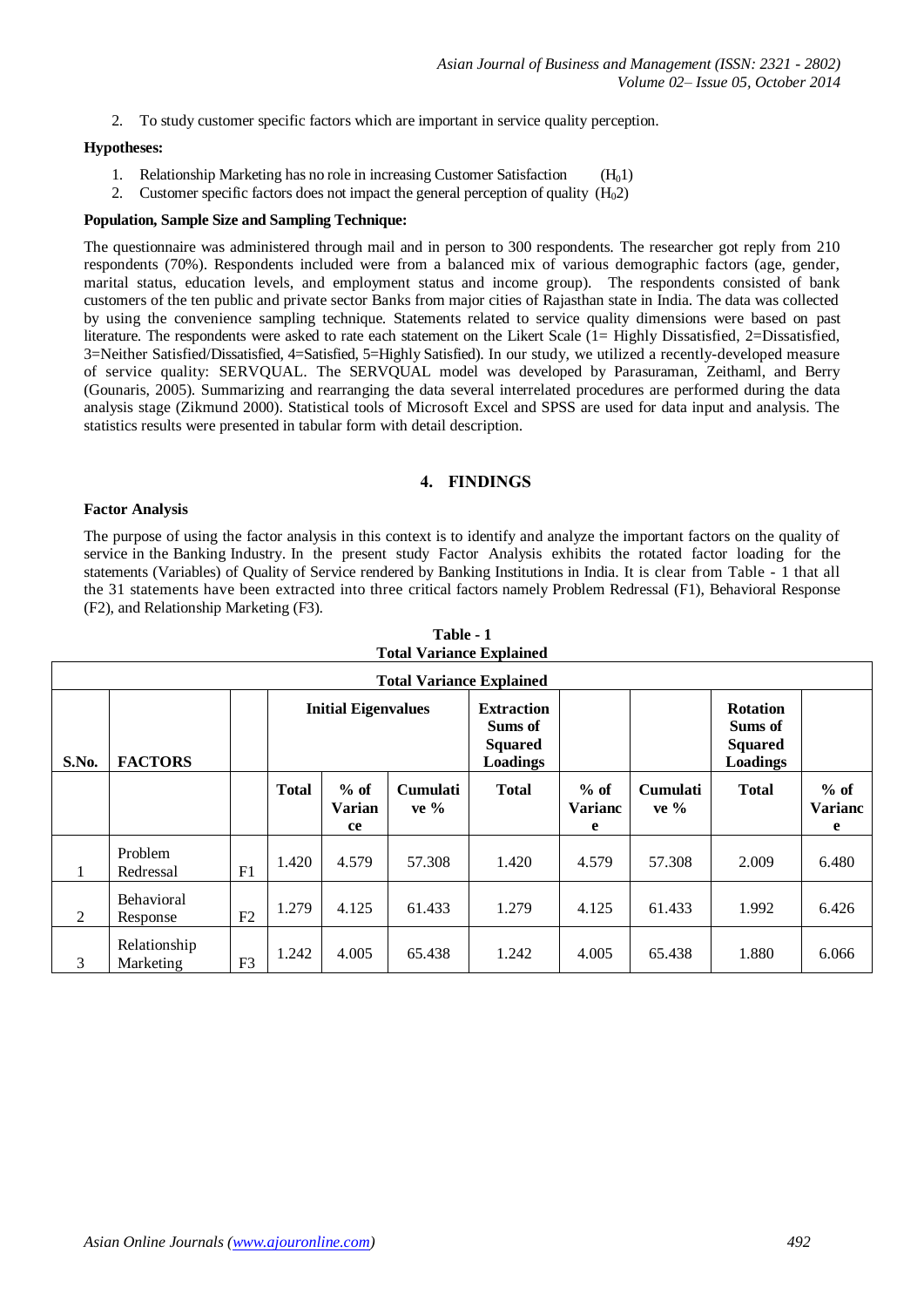| <b>Rotated Component Matrix</b><br><b>Rotated Component Matrix</b> |          |          |          |  |  |
|--------------------------------------------------------------------|----------|----------|----------|--|--|
|                                                                    | F1       | F2       | F3       |  |  |
| <b>FACTORS</b>                                                     | 0.290    | 0.086    | $-0.010$ |  |  |
| TA1                                                                | 0.137    | $-0.184$ | $-0.080$ |  |  |
| TA <sub>2</sub>                                                    |          |          | 0.006    |  |  |
| TA3                                                                | 0.043    | 0.121    |          |  |  |
| TA4                                                                | $-0.004$ | 0.178    | 0.255    |  |  |
| TA5                                                                | 0.131    | 0.124    | 0.120    |  |  |
| TA6                                                                | 0.040    | $-0.039$ | 0.171    |  |  |
| TA7                                                                | 0.051    | $-0.072$ | $-0.067$ |  |  |
| TA8                                                                | 0.172    | $-0.049$ | 0.014    |  |  |
| TA9                                                                | 0.096    | $-0.118$ | 0.042    |  |  |
| RE1                                                                | 0.027    | 0.062    | 0.067    |  |  |
| RE2                                                                | 0.711    | $-0.014$ | $-0.187$ |  |  |
| RE3                                                                | 0.345    | 0.155    | $-0.067$ |  |  |
| RE4                                                                | $-0.065$ | 0.092    | $-0.111$ |  |  |
| RE5                                                                | 0.134    | $-0.123$ | $-0.036$ |  |  |
| RE <sub>6</sub>                                                    | 0.787    | 0.115    | 0.083    |  |  |
| RP1                                                                | $-0.041$ | $-0.032$ | 0.746    |  |  |
| RP2                                                                | $-0.068$ | 0.223    | 0.699    |  |  |
| RP3                                                                | 0.334    | 0.046    | 0.296    |  |  |
| RP4                                                                | 0.049    | 0.247    | 0.043    |  |  |
| RP <sub>5</sub>                                                    | $-0.345$ | 0.151    | $-0.331$ |  |  |
| AS1                                                                | 0.105    | 0.268    | $-0.132$ |  |  |
| AS <sub>2</sub>                                                    | 0.150    | 0.708    | 0.019    |  |  |
| AS3                                                                | $-0.028$ | 0.075    | $-0.082$ |  |  |
| AS4                                                                | 0.256    | 0.715    | 0.089    |  |  |
| AS5                                                                | $-0.073$ | 0.073    | $-0.323$ |  |  |
| AS6                                                                | $-0.006$ | $-0.078$ | $-0.420$ |  |  |
| EM1                                                                | $-0.032$ | $-0.082$ | 0.253    |  |  |
| EM <sub>2</sub>                                                    | $-0.201$ | 0.734    | 0.079    |  |  |
| EM3                                                                | 0.096    | $-0.104$ | 0.232    |  |  |
| EM4                                                                | 0.425    | 0.046    | $-0.040$ |  |  |
|                                                                    | 0.039    | 0.078    | $-0.108$ |  |  |
| EM <sub>5</sub>                                                    |          |          |          |  |  |

**Table - 2 Rotated Component Matrix**

*Extraction Method: Principal Component Analysis. Rotation Method: Varimax with Kaiser Normalization*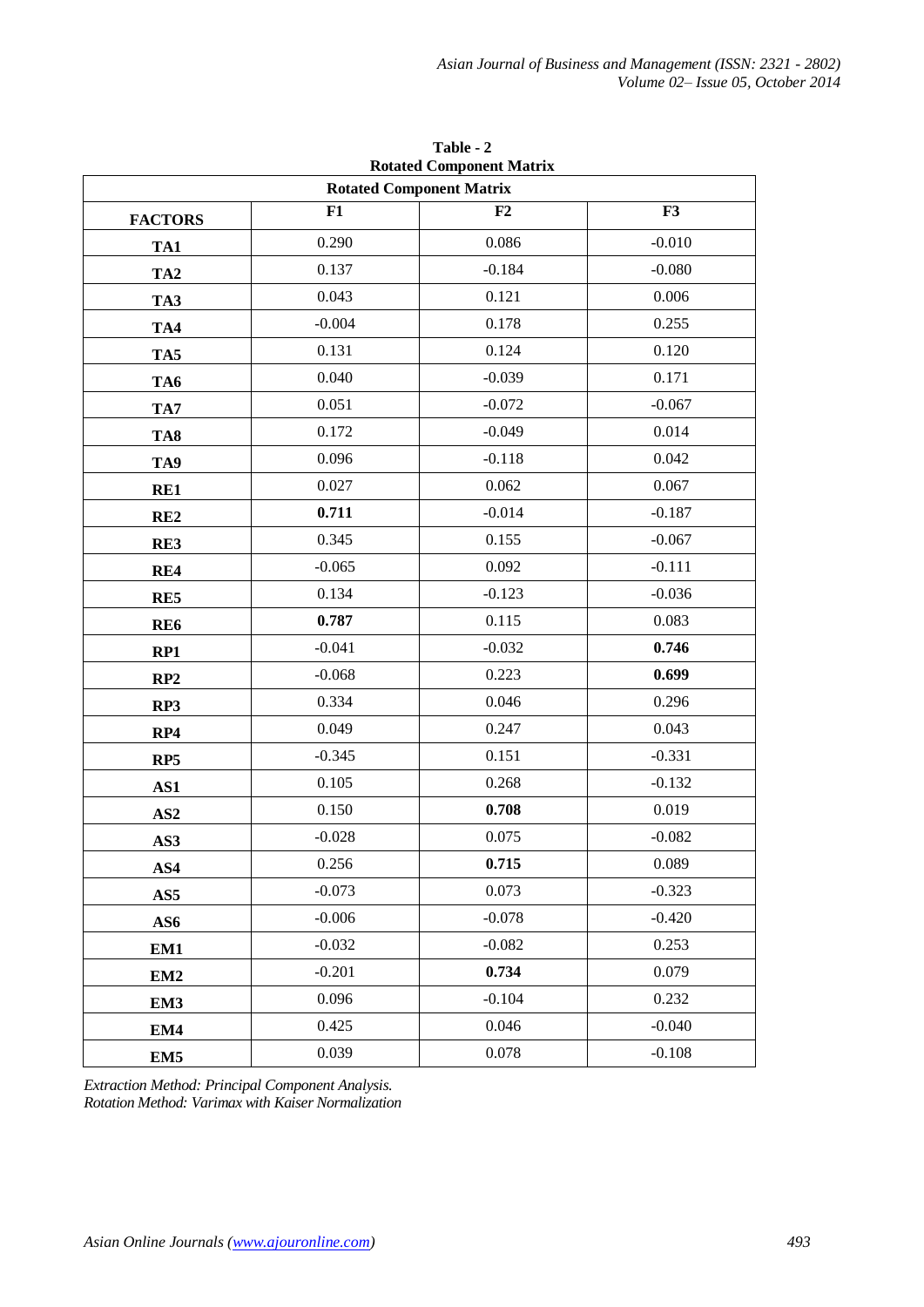#### **Factor 1: Problem Redressal**

| S. No. | <b>Dimensions</b>                                            | F1                                                                                                         | <b>Calculated</b><br><b>Value</b> | <b>Remarks</b>               |
|--------|--------------------------------------------------------------|------------------------------------------------------------------------------------------------------------|-----------------------------------|------------------------------|
|        | Bank staff is committed to<br>fulfill promises in time (RE2) | Customers perception about Bank<br>Employee commitment to fulfill<br>promise in time is independent on Age | .391                              | H <sub>0</sub> 2<br>Accepted |
|        | Bank performs the services<br>right in first instance (RE6)  | Customers perception that is Bank<br>performs the services right in first<br>instance independent on Age   | .423                              | $H_0$ 2<br>Accepted          |

Table - 3 Age-wise Consumers' Perception of Service Quality

It is inferred that Customers' perception towards variables such as Service Delivery at first instance and commitment of employee is independent of age. Customer's want that employee who is involved in service delivery process should have adequate knowledge and problem solving capability along with full commitment. Now a day to improve service delivery process bankers are controlling the turnaround time and the reduced turnaround time enhance the quality of service and provide service performance in first instance.

|        | Troression what consumers rerecption or set are quality      |                                                                                                                      |                                   |                              |  |
|--------|--------------------------------------------------------------|----------------------------------------------------------------------------------------------------------------------|-----------------------------------|------------------------------|--|
| S. No. | <b>Dimensions</b>                                            | F1                                                                                                                   | <b>Calculated</b><br><b>Value</b> | <b>Remarks</b>               |  |
|        | Bank staff is committed to fulfill<br>promises in time (RE2) | Customers perception about Bank<br>Employee commitment to fulfill<br>promise in time is independent of<br>Profession | .474                              | H <sub>0</sub> 2<br>Accepted |  |
| 2      | Bank performs the services right in<br>first instance (RE6)  | Customers perception that is Bank<br>performs the services right in first<br>instance independent of Profession      | .812                              | $H_0$ 2<br>Accepted          |  |

**Table - 4 Profession -Wise Consumers' Perception of Service Quality**

The findings reveal that Customers' perception towards variables such as Employees are committed to fulfill promises in time and performs the services right in first instance is independent of Profession. This infers most of the Bank Employees are committed to provide service well in time; customers also appreciate the service and give more referral business so this type of honest relationship developed between customer and bank results in Customer Satisfaction.

#### **Factor – 2: Behaviroul Response**

**Table - 5 Age-wise Consumers' Perception of Service Quality**

| S. No. | <b>Dimensions</b>                                                                            | F2                                                                                                                      | <b>Calculated</b><br><b>Value</b> | <b>Remarks</b>               |
|--------|----------------------------------------------------------------------------------------------|-------------------------------------------------------------------------------------------------------------------------|-----------------------------------|------------------------------|
|        | Do you think behavior of<br>employees instills confidence in<br>customer (AS2)               | Customers perception about Bank<br>Employee behavior instills confidence<br>in customer is independent on Age           | .282                              | $H_0$ 2<br>Accepted          |
|        | In case of complication<br>managers are helpful by<br>making prompt decision (AS4)           | Customers perception that the bank<br>managers are helpful by making<br>prompt decision is independent on Age           | .229                              | $H_0$ 2<br>Accepted          |
|        | Do you think that manager of<br>the bank understand<br>their<br>customer specific needs(EM2) | Customers perception towards bank<br>manager understanding about their<br>customer specific needs independent of<br>Age | .437                              | H <sub>0</sub> 2<br>Accepted |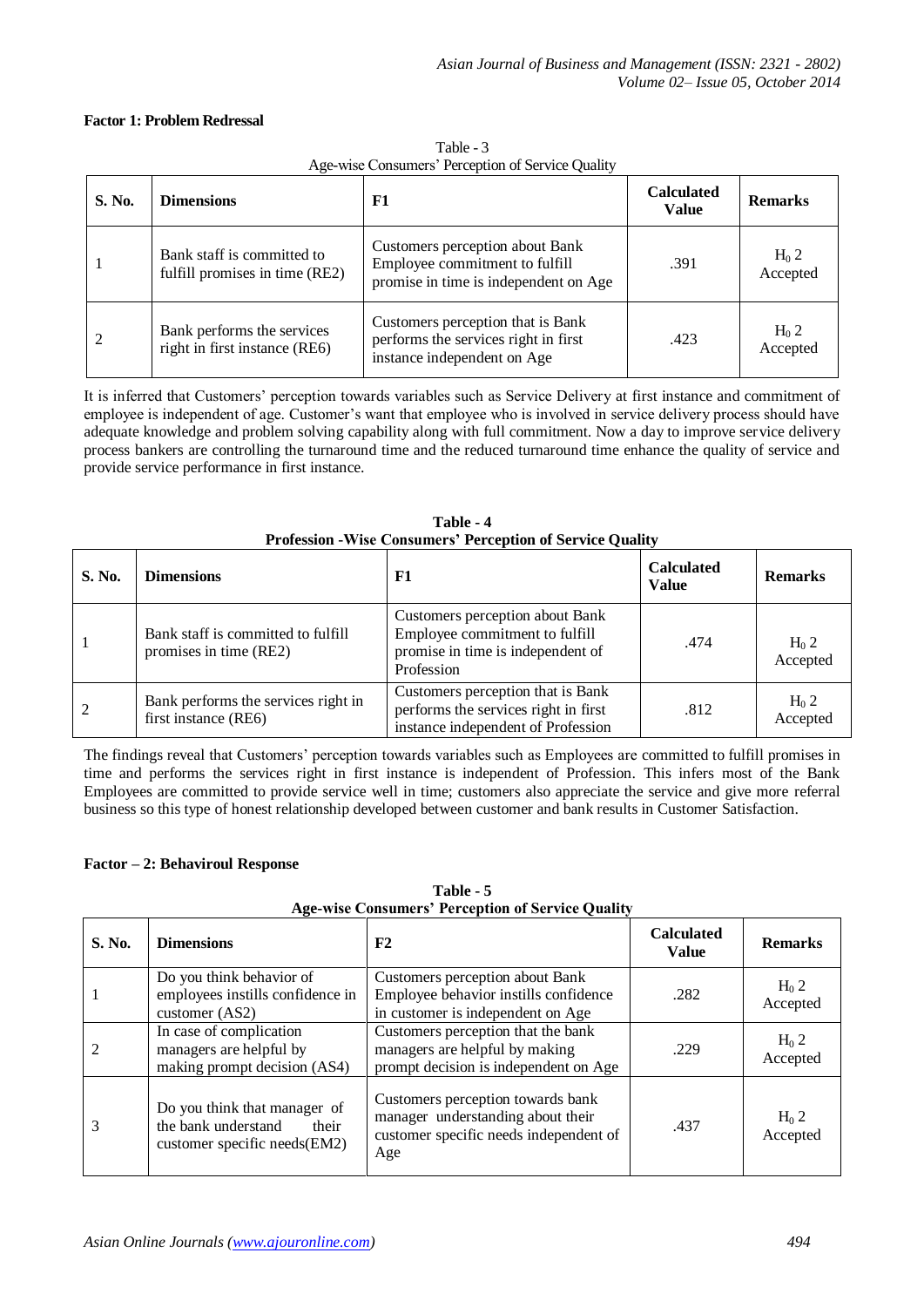The tests extracts that Customers' perception towards variables such as behavior of employees behavior instills confidence, managers are helpful by making prompt decision and understand their customer specific needs is independent of age. Banks have improved their services according to expectations of the customer. But the expectations of customers are never ending and ever pending. Managers are using available benchmark information to identify potential improvement areas and are also using best practices which is making customer feel more confident and that instills confidence about the banks product and service in customers mind.

| S. No.         | <b>Dimensions</b>                                                                             | F2                                                                                                                             | <b>Calculated</b><br>Value | <b>Remarks</b>               |
|----------------|-----------------------------------------------------------------------------------------------|--------------------------------------------------------------------------------------------------------------------------------|----------------------------|------------------------------|
|                | Do you think behavior of<br>employees instills confidence in<br>customer (AS2)                | Customers perception about Bank<br>Employee behavior instills<br>confidence in customer is<br>dependent on Profession          | .006                       | $H_0$ 2<br>Rejected          |
| $\mathfrak{D}$ | In case of complication<br>managers are helpful by<br>making prompt decision (AS4)            | Customers perception that the bank<br>managers are helpful by making<br>prompt decision is independent on<br>Profession        | .629                       | $H_0$ 2<br>Accepted          |
| 3              | Do you think that manager of<br>the bank understand<br>their<br>customer specific needs (EM2) | Customers perception towards bank<br>manager understanding about their<br>customer specific needs<br>independent of Profession | .344                       | H <sub>0</sub> 2<br>Accepted |

| Table - 6                                                         |  |  |  |  |
|-------------------------------------------------------------------|--|--|--|--|
| <b>Profession - Wise Consumers' Perception of Service Quality</b> |  |  |  |  |

It is further inferred that Customers' perception towards variables such as Managers are helpful by making prompt decision and understand their customer specific needs is independent of Profession also. Customers want that employees who are involved in service delivery process should have adequate knowledge and problem solving capability. If the employee is competent then it develops confidence in customer. The perception of the service delivered by Managers and the service facility provided by the bank from one customer to another has nothing to do with the profession of customer and is purely a behavioral aspect. Decision making by Manager is independent of profession as it is the managers' capability.

# **Factor – 3: Relationship Marketing**

| <b>Age-wise Consumers' Perception of Service Quality</b> |                                                                                                                                          |                                                                                                                                                                                |                                   |                     |  |
|----------------------------------------------------------|------------------------------------------------------------------------------------------------------------------------------------------|--------------------------------------------------------------------------------------------------------------------------------------------------------------------------------|-----------------------------------|---------------------|--|
| S. No.                                                   | <b>Dimensions</b>                                                                                                                        | F3                                                                                                                                                                             | <b>Calculated</b><br><b>Value</b> | <b>Remarks</b>      |  |
|                                                          | As a customer, when you have<br>a problem, you get proper<br>response from the concerned<br>employee (RP1)                               | Customers perception about Bank<br>Employee response to customer is<br>independent on Age                                                                                      | .264                              | $H_0$ 1<br>Accepted |  |
|                                                          | Bank employees are in a<br>position to tell customer about<br>the time it will take for<br>compliance of these service<br>demanded (RP2) | Customers perception that Bank<br>employees are in a position to tell<br>customer about the time it will<br>take for compliance of the service<br>demanded is dependent on Age | .040                              | $H_0$ 1<br>Rejected |  |

**Table - 7**

The analysis evidences that Customers' perception towards variables such as proper response from employee is independent of age. Banks are personalizing the relationship with the customer. Personalization provides direct linkage between customer and relationship managers. Customers also appreciate personal communication i.e., birthday greetings, personalized mailing and even regular updates on current offer .Compliance of service by the employee is however dependent on age of customer as young generation of customers prefer banking through e-channel.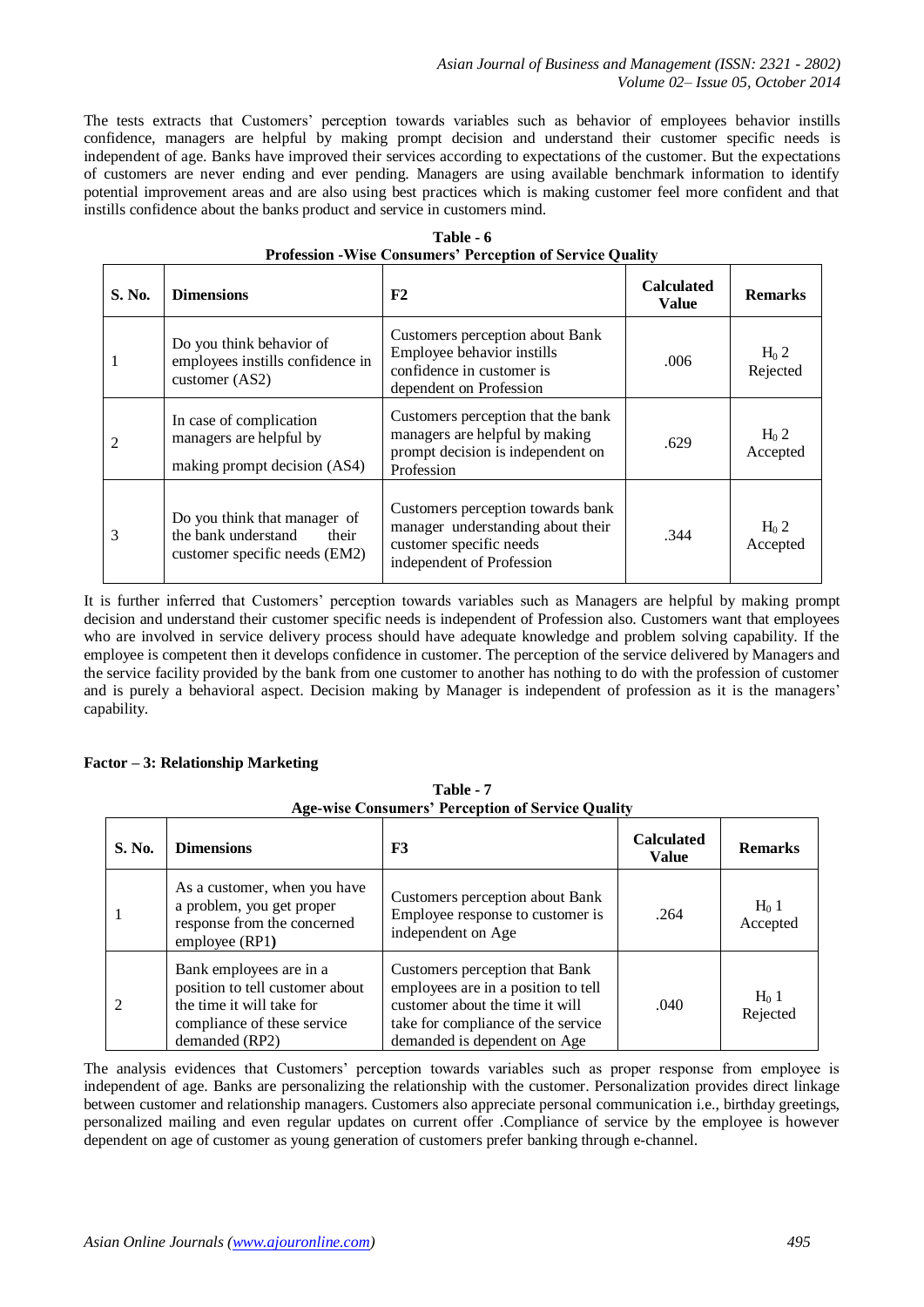| S. No. | <b>Dimensions</b>                                                                                                                     | F <sub>3</sub>                                                                                                                                                                          | <b>Calculated</b><br><b>Value</b> | <b>Remarks</b>      |
|--------|---------------------------------------------------------------------------------------------------------------------------------------|-----------------------------------------------------------------------------------------------------------------------------------------------------------------------------------------|-----------------------------------|---------------------|
|        | As a customer, when you have a<br>problem, you get proper response<br>from the concerned employee<br>(RP1)                            | Customers perception about Bank<br>Employee response to customer is<br>independent of Profession                                                                                        | .784                              | $H_0$ 1<br>Accepted |
| 2      | Bank employees are in a position<br>to tell customer about the time it<br>will take for compliance of these<br>service demanded (RP2) | Customers perception that Bank<br>employees are in a position to tell<br>customer about the time it will take for<br>compliance of the service demanded is<br>independent of Profession | .926                              | $H_0$ 1<br>Accepted |

**Table - 8 Profession-Wise Consumers' Perception of Service Quality**

It is also inferred that Customers' perception towards variables such as proper response from the concerned employee is independent of Profession. Customers are agreeing to the fact that they receive proper response from concerned bank employee when it relates to sanctioning of loans, making of instruments like demand draft, bankers cheque, and locker facility etc. and compliance of service demanded is done well in time given by employees.

# **5. CONCLUSIONS**

There is a structured mechanism for resolution of grievances in banks. The feedback from customers is also used as a valuable input for revising product and services to meet customer requirements. Staff at the branches is properly trained to deal with the customers with an open mind and win their confidence. The study reveals that customers' perception towards variables such as Service Delivery at first instance and commitment of employee is independent of age and profession both. Customers of all ages and profession want that employee who is involved in service delivery process should have adequate knowledge and problem solving capability along with full commitment. Customers also appreciate the service and give more referral business and then this honest relationship developed between customer and bank results in Customer Satisfaction.

Social networks are becoming important sources of banking information, especially in emerging markets. The analysis found that banks need to work on understanding customers and their needs, as well as building trust. Perceptions of positive experience and customer knowledge are strongly correlated. The research finds that customers' perception towards variables such as behavior of employees behavior instills confidence, managers are helpful by making prompt decision and understand their customer specific needs are independent of both the age and the profession. Though banks have improved their services according to expectations of the customer, managers are expected to identify potential improvement areas and continuously work for making customer feel more confident about the banks product and service.

Security is associated with the words like promises, honesty, trust, reliability, predictability, and stability, fear of being led down, and reduction of uncertainty and risk. Promises are core concepts in all relationships. Thus, the best approach for banks to create effective customer relationship is to deliver high customer satisfaction through high quality service delivery. This intimately leads to relationship marketing. The research infers that Customers' perceptions towards variables such as proper response from employee are independent of age and profession as well. Personalized relationship with the customer is being preferred to establish direct linkage between customer and relationship managers. Customers also appreciate personal communications. However, compliance of service by the employee depends on age of customer due to their preferences of banking channels. Customers of all the age groups and from all profession agreed to the fact that proper response from concerned bank employee when it relates compliance of service demanded well in time satisfies them.

The study identifies quality dimensions significant to commercial banks to enable the bank to develop strategies to improve the quality of service delivery. The importance for management will be to increase their bank's degree of market orientation. In general, this calls for increased emphasis on market intelligence generation, commitment on understanding the need of the customers and development of marketing mix, which will be tailored to specific targeted market segments.

# **6. REFERENCES**

Alexander, N., and Colgate, M. (2000) 'Retail financial services: transaction to relationship marketing', *European Journal of Marketing*, 34 (8), 938-53.